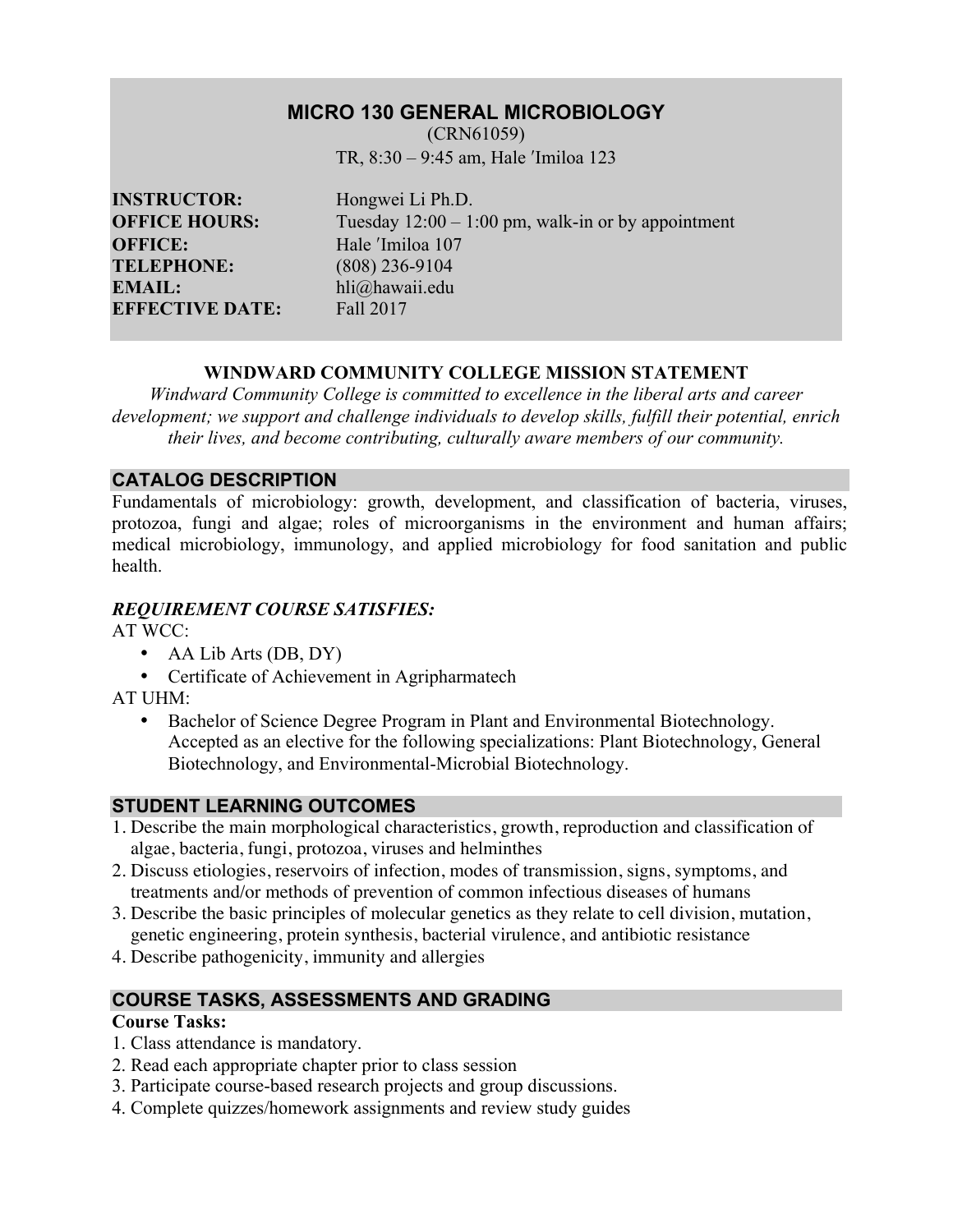#### **Assessments:**

1. There will be one essay assignment; late submission of the assignment will result in point deduction.

2. There are 5 quizzes/assignments will be given, and the time will be announced at least one day ahead.

3. Three exams (2 midterms and one final) will be administered during the semester. Each exam will cover the lectures and chapters assigned since the preceding exam was given. Even though the exams are not cumulative, an understanding of previously covered material is generally needed to answer questions on each exam. Exams will consist of multiple choices, fill in the blank, matching and short answer questions.

*NOTE: Make-up quizzes/exams* will only be given with a valid reason (i.e. medical or other emergency) on the FIRST day you return to class. In such a circumstance, you should make every reasonable attempt to contact the instructor as soon as possible before the exam. There is *No early or make-up exam for the final.*

4. Completion of a scientific report on a course-based research project: you are required to conduct research on a given topic and write a scientific report.

#### **Grading:**

| The total possible points: |            |        |  |
|----------------------------|------------|--------|--|
| Essay(1)                   | <i>20</i>  | points |  |
| <i>Quizzes</i> $(5)$       | 100        | points |  |
| Exams $(3)$                | <b>300</b> | points |  |
| Scientific Report (1)      | 30         | points |  |
| Total                      | 450        | points |  |

Letter grades will be assigned as follows:

- A - 90% or above in total points.
- B - 80-89% of total points.
- C - 70-79% of total points.
- D -  $60-69\%$  of total points.
- F - Below 60% of total points

I (incomplete) grade is given at the instructor's option when a student has failed to complete a small part of a course because of circumstances beyond his or her control. The student is expected to complete the course by the designated deadline in the succeeding semester. If this is not done, the I grade will revert to the contingency grade identified by the instructor

#### **LEARNING RESOURCES**

1. Required Textbook: Tortora, G.J., B.R. Funke and C.L. Case. *Microbiology – An Introduction*. Pearson Benjamin Cummings.  $11<sup>th</sup>$  or  $12<sup>th</sup>$  edition

2. Course materials: https://windwardcc.instructure.com/login/canvas or https://laulima.hawaii.edu/

#### **DISABILITIES ACCOMMODATION STATEMENT**

*If you have a physical, sensory, health, cognitive, or mental health disability that could limit your ability to fully participate in this class, you are encouraged to contact the Disability Specialist Counselor to discuss reasonable accommodations that will help you succeed in this class. Ann Lemke can be reached at 235-7448, lemke@hawaii.edu, or you may stop by Hale 'Akoakoa 213 for more information.*